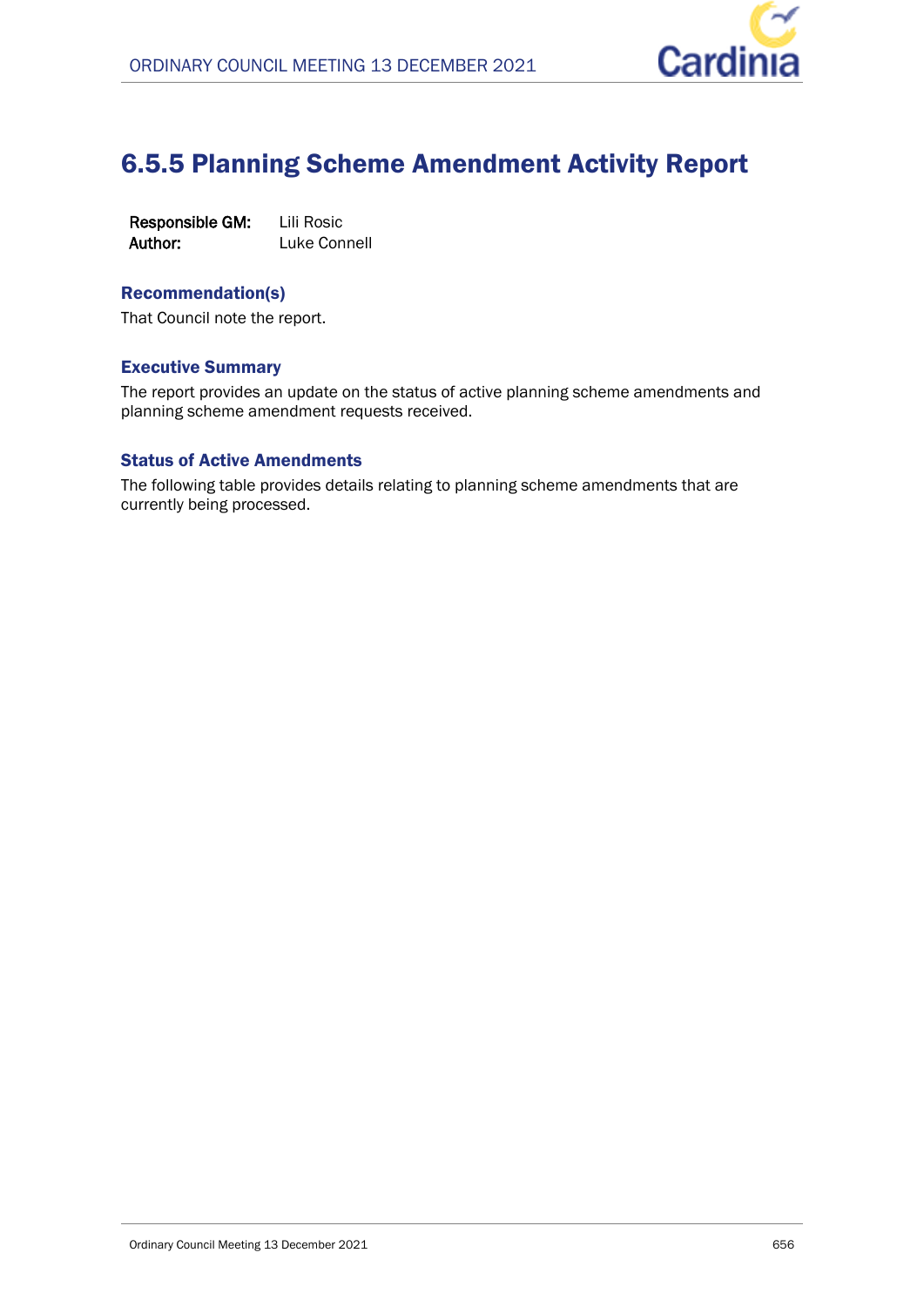

| A/No. | Proponent                 | <b>Address</b>                                                              | <b>Purpose</b>                                                                                                                                                                                                                                                                                                                                                                                                            | Exhibition<br><b>Start</b> | Exhibition<br>End | <b>Status</b>                                                                                                                                                                                                  |
|-------|---------------------------|-----------------------------------------------------------------------------|---------------------------------------------------------------------------------------------------------------------------------------------------------------------------------------------------------------------------------------------------------------------------------------------------------------------------------------------------------------------------------------------------------------------------|----------------------------|-------------------|----------------------------------------------------------------------------------------------------------------------------------------------------------------------------------------------------------------|
| C222  | <b>XWB</b><br>Consulting  | 85 McNamara Road.<br><b>Bunyip</b>                                          | Amendment C222 proposes<br>to:<br>rezone land from<br>Farming Zone Schedule<br>1 (FZ1) to Low Density<br><b>Residential Zone</b><br>Schedule 3 (LDRZ3) (55<br>& 85 McNamara Road),<br>apply a Development<br>Plan Overlay Schedule<br>21 (DPO 21) (85<br>McNamara Road),<br>apply a Design and<br>Development Overlay<br>Schedule 1 (DD01), and<br>delete the Environmental<br>Significance Overlay<br>Schedule 1 (ESO1). | Thu 08/08/2019             | Fri 06/09/2019    | Panel Report<br>finalised on<br>29/04/2020.<br>Council is awaiting<br>further information<br>from the proponent<br>in relation to some<br>of the issues raised<br>in the Panel Report.                         |
| C238  | Cardinia Shire<br>Council | <b>Beaconsfield Precinct</b><br>- Glismann Road and<br>Old Princes Highway. | Amendment C238 proposes<br>to:<br>$\mathcal{L}^{\pm}$<br>Rezone land to the<br>Neighbourhood<br>Residential Zone (NRZ2)<br>(Clause 32.09<br>Schedule 2)<br>Apply a Development Plan<br>Overlay (DPO19) to the<br>Glismann Road Area<br>(Clause 43.04<br>Schedule 19)                                                                                                                                                      | Thu 09/07/2020             | Mon 14/09/2020    | A Panel Hearing was<br>held from<br>04/05/2021 to<br>07/05/2021 and a<br>further Panel<br>Hearing was held on<br>11/10/2021 via<br>video conference.<br>Council is awaiting<br>receipt of the Panel<br>Report. |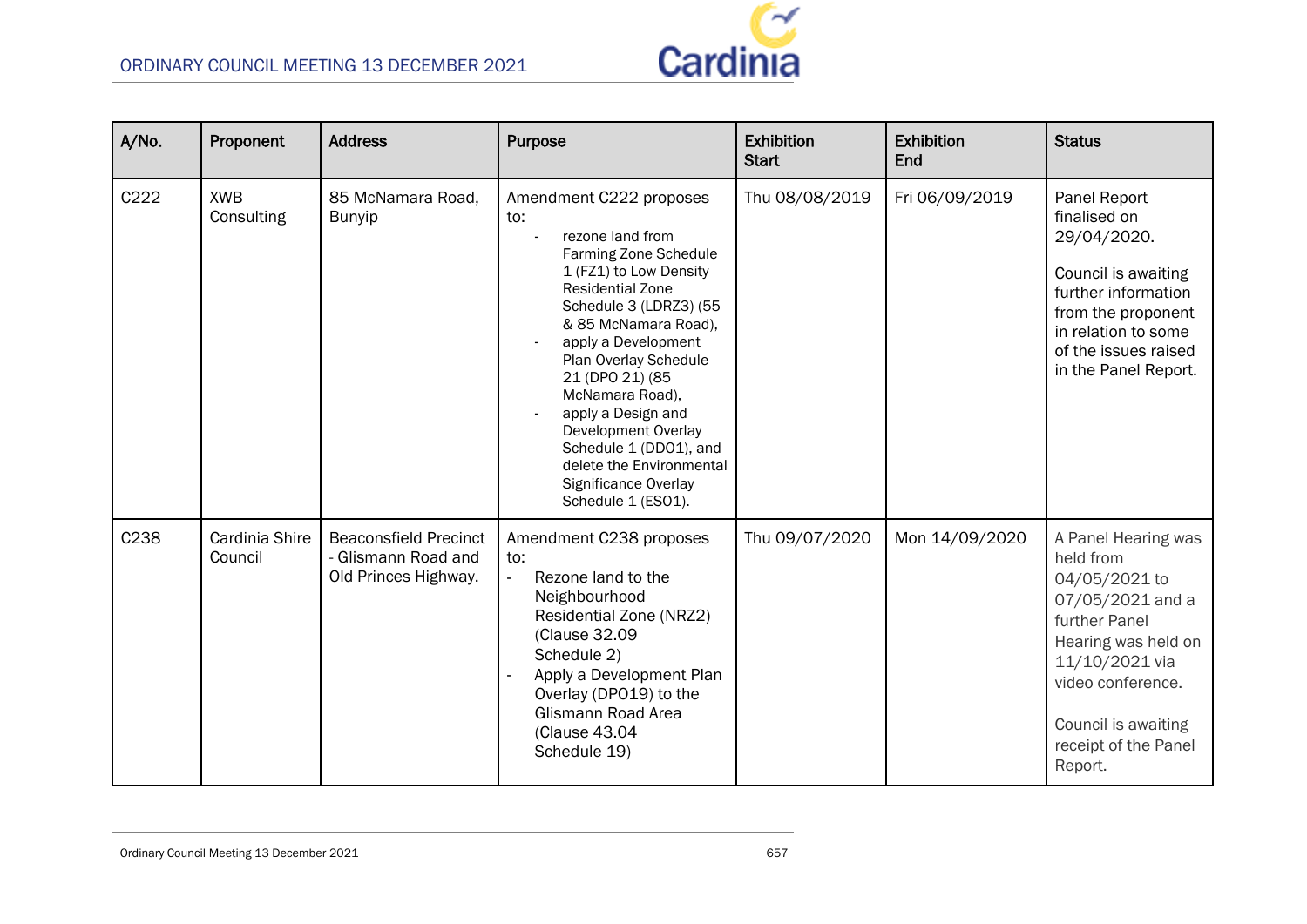

| A/No.            | Proponent                 | <b>Address</b>          | <b>Purpose</b>                                                                                                                                                                                                                                                                                                                                                                              | <b>Exhibition</b><br><b>Start</b> | <b>Exhibition</b><br>End | <b>Status</b>                                                                        |
|------------------|---------------------------|-------------------------|---------------------------------------------------------------------------------------------------------------------------------------------------------------------------------------------------------------------------------------------------------------------------------------------------------------------------------------------------------------------------------------------|-----------------------------------|--------------------------|--------------------------------------------------------------------------------------|
|                  |                           |                         | <b>Apply Development</b><br><b>Contributions Plan Overlay</b><br>(DCPO5) to the Glismann<br>Road Area (Clause 45.06<br>Schedule 5)<br>Amend Clause 72.04 to<br>incorporate the Glismann<br>Road Development<br><b>Contributions Plan</b><br>(GRDCP) into the Cardinia<br>Planning Scheme.<br>Amend Clause 53.01 to<br>facilitate the provision of<br>local open space through<br>the GRDCP. |                                   |                          |                                                                                      |
| C <sub>240</sub> | Cardinia Shire<br>Council | Koo Wee Rup<br>Township | Implement the objectives of<br>the Koo Wee Rup Township<br>Strategy by:<br>applying Development<br>Plan Overlay Schedules 23<br>and 24 to two<br>undeveloped residential<br>precincts in Koo Wee Rup.<br>applying Design and<br>Development Overlay<br>Schedule 8 to existing<br>residential areas in Koo<br>Wee Rup.<br>applying Design and<br>Development Overlay                         | Thu 13/02/2020                    | Mon 16/03/2020           | An application for<br><b>Ministerial Approval</b><br>was finalised on<br>04/05/2021. |